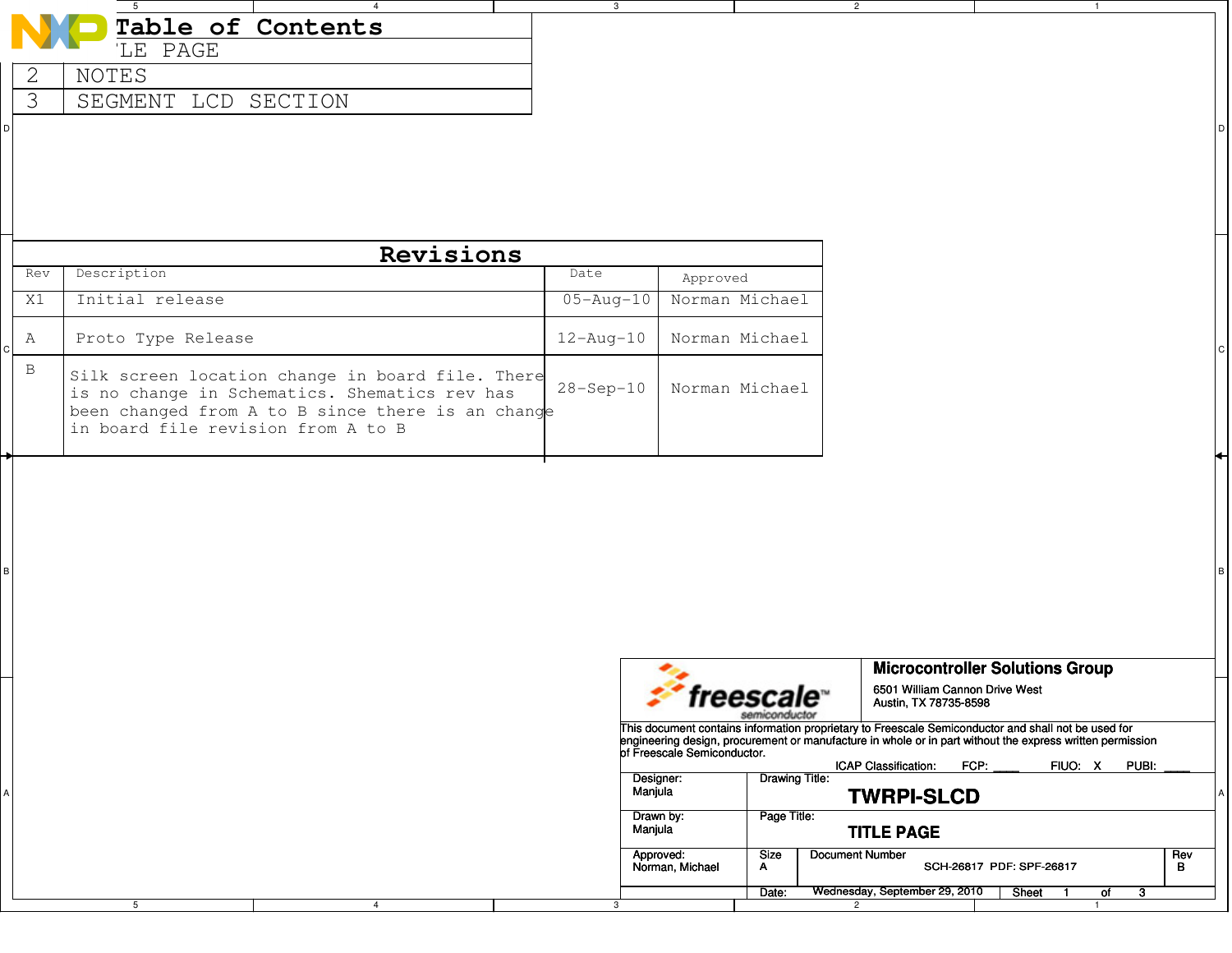| 5               | 4              | 3 <sup>3</sup> | $\overline{2}$                                                             | $\overline{1}$                                                                    |
|-----------------|----------------|----------------|----------------------------------------------------------------------------|-----------------------------------------------------------------------------------|
|                 |                |                |                                                                            |                                                                                   |
| $iv$ ישוב $S$ : |                |                |                                                                            |                                                                                   |
|                 |                |                |                                                                            |                                                                                   |
|                 |                |                |                                                                            |                                                                                   |
|                 |                |                |                                                                            |                                                                                   |
|                 |                |                |                                                                            |                                                                                   |
|                 |                |                |                                                                            |                                                                                   |
|                 |                |                |                                                                            |                                                                                   |
| ⊬               |                |                |                                                                            |                                                                                   |
|                 |                |                |                                                                            |                                                                                   |
|                 |                |                |                                                                            |                                                                                   |
|                 |                |                |                                                                            |                                                                                   |
|                 |                |                |                                                                            |                                                                                   |
|                 |                |                | $f$ reescale                                                               |                                                                                   |
|                 |                |                | FCP:                                                                       | FIUO: X<br>PUBL                                                                   |
|                 |                |                | ICAP Classification:<br>Drawing Title:<br><b>TWRPI-SLCD</b><br>Page Title: |                                                                                   |
|                 |                |                | <b>NOTES</b><br>Document Number<br>Size<br>A                               | $R$ ev<br>B<br>SCH-26817 PDF: SPF-26817                                           |
| $\overline{5}$  | $\overline{4}$ | $\mathbf{3}$   | Wednesday, September 29, 2010<br>Date:<br>$\overline{2}$                   | Sheet<br>$\overline{2}$<br>$\circ$ f<br>$\overline{\mathbf{3}}$<br>$\overline{1}$ |
|                 |                |                |                                                                            |                                                                                   |